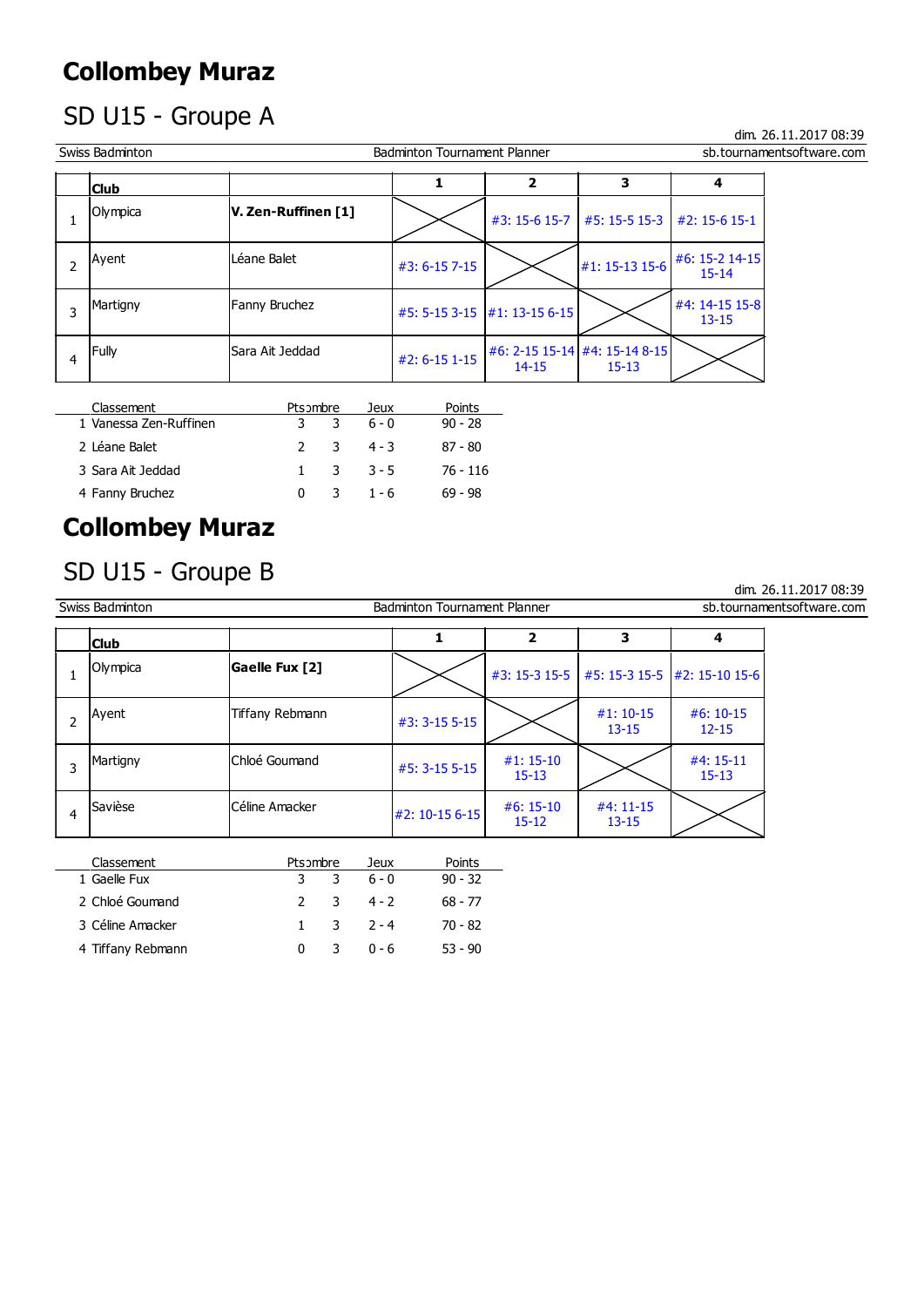#### Collombey Muraz

# SD U15 - Groupe C

dim. 26.11.2017 08:39

| Swiss Badminton |                          | <b>Badminton Tournament Planner</b> |                                              |                                                | sb.tournamentsoftware.com |
|-----------------|--------------------------|-------------------------------------|----------------------------------------------|------------------------------------------------|---------------------------|
| <b>Club</b>     |                          |                                     |                                              | 3                                              |                           |
| Olympica        | <b>Rowena Tanner [3]</b> |                                     |                                              | #3: 15-1 15-2   #5: 15-2 15-2   #2: w.o. Gagné |                           |
| Vollèges        | Noémie Besse             | #3: 1-15 2-15                       |                                              | $#1: 15-12$<br>13-15 10-15                     | #6: w.o. Gagné            |
| Martigny        | Mélodie Martins          | #5: 2-15 2-15                       | $#1: 12-15$<br>15-13 15-10                   |                                                | #4: w.o. Gagné            |
| Sion<br>4       | Mathilde Aymon           |                                     | #2: w.o. Perdu #6: w.o. Perdu #4: w.o. Perdu |                                                |                           |

| Classement        | Pts ombre      |   | Jeux                  | Points   |
|-------------------|----------------|---|-----------------------|----------|
| 1 Rowena Tanner   | 2 <sub>2</sub> |   | $4 - 0$               | $60 - 7$ |
| 2 Mélodie Martins |                |   | $1 \quad 2 \quad 2-3$ | 46 - 68  |
| 3 Noémie Besse    |                |   | $0 \quad 2 \quad 1-4$ | 41 - 72  |
| 4 Mathilde Aymon  | <sup>0</sup>   | 0 | ი - ი                 | $0 - 0$  |

## Collombey Muraz

#### SD U15 - Groupe D

dim. 26.11.2017 08:39

|   | Swiss Badminton   |                     | <b>Badminton Tournament Planner</b>          |                              |                              | sb.tournamentsoftware.com |
|---|-------------------|---------------------|----------------------------------------------|------------------------------|------------------------------|---------------------------|
|   | <b>Club</b>       |                     |                                              |                              |                              |                           |
|   | Olympica          | Michaela Schmid [4] |                                              | #3: 15-7 15-8 #5: 15-5 15-12 | $#2: 14-15 15-8$<br>$15-9$   |                           |
|   | Vollèges          | Coralie Reuse       | #3: 7-15 8-15                                |                              | #1: 5-15 7-15 #6: 10-15 5-15 |                           |
| 3 | <b>St-Maurice</b> | Emilie Janin        | #5: 5-15 12-15 #1: 15-5 15-7                 |                              | #4: 15-10<br>$15 - 12$       |                           |
| 4 | Ayent             | Romane Darbellay    | $ #2: 15-148-15 $ #6: 15-10 15-5<br>$9 - 15$ | #4: 10-15<br>$12 - 15$       |                              |                           |

| Classement         | Pts ombre | Jeux                  | Points   |
|--------------------|-----------|-----------------------|----------|
| 1 Michaela Schmid  |           | $3 \t3 \t6-1$         | 104 - 64 |
| 2 Emilie Janin     |           | $2 \t3 \t4 - 2$       | 77 - 64  |
| 3 Romane Darbellay |           | $1 \quad 3 \quad 3-4$ | 84 - 89  |
| 4 Coralie Reuse    |           | $0 - 6$               | 42 - 90  |